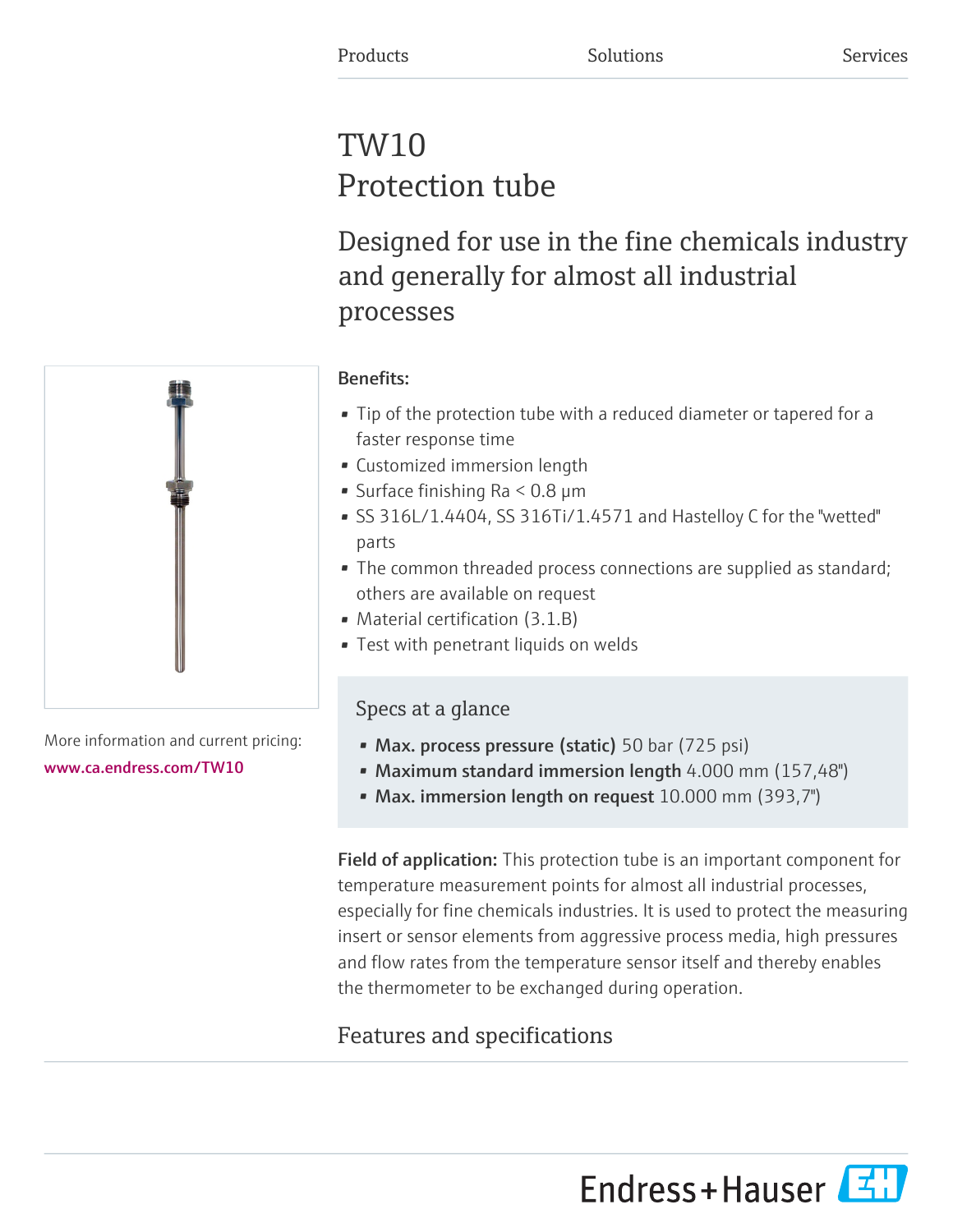#### Thermowell Measuring principle

Fabricated Thermowell

#### Characteristic / Application

metric style DIN 43772 Form 2G/3G threaded process connection with neck

#### Head connection

external thread: M24 x 1.5 1/2" NPT

#### Maximum standard immersion length

4.000 mm (157,48")

#### Max. immersion length on request

10.000 mm (393,7")

#### Process connection

thread: G1/2" G1/2" G3/4" G1" 1/2" NPT 3/4" NPT R1/2" R3/4" R1" M20 x 1.5

#### Thermowell root diameter

9 mm (0,35") 11 mm (0,43") 12 mm (0,47") 15 mm (0,59")